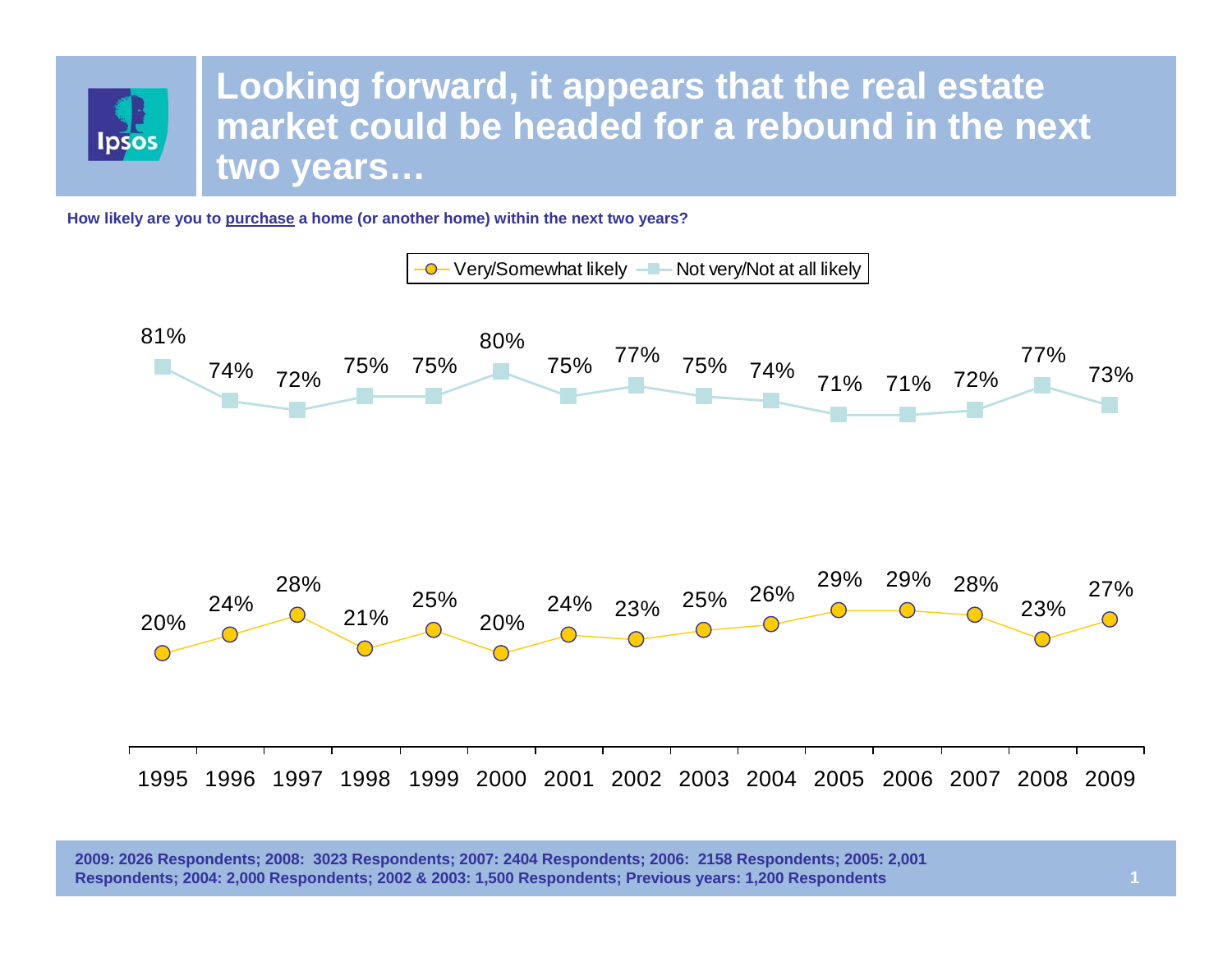

**The proportion of Canadians who think a house or condominium is a good investment continues to decline, but is still relatively strong considering the current economic climate.**

**Do you feel that buying a house or condominium is currently a very good investment, a good investment, not a very good investment, or not a good investment at all?**



**2009: 2026 respondents; 2008: 3023 respondents; 2007: 2404 respondents; 2006: 2158 Respondents; 2005: 2,001 Respondents; 2004: 2,000 Respondents; 2002 & 2003: 1,500 Respondents; Previous years: 1,200 Respondents**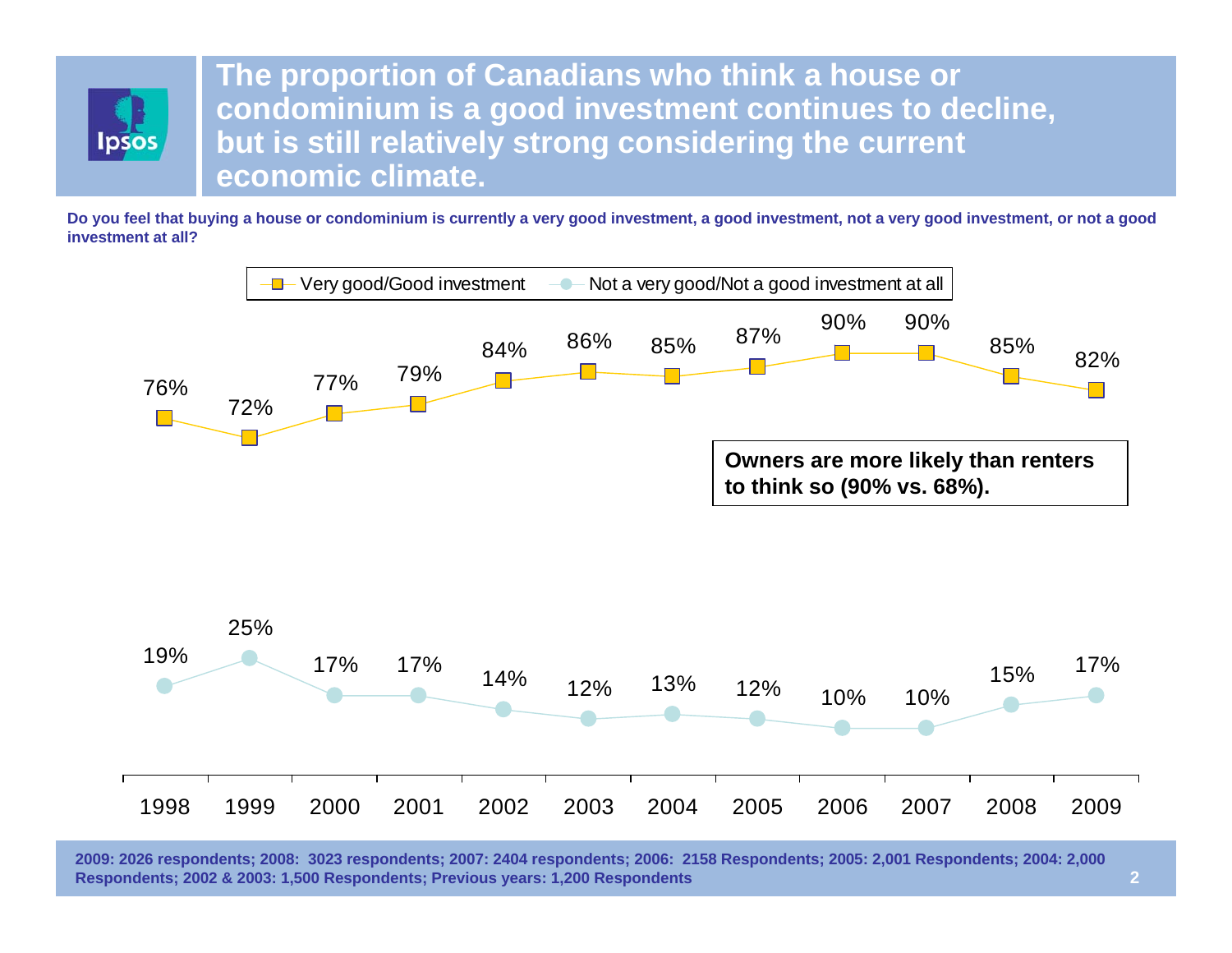

## **Most Canadians Think It's Now a Buyers Market**

**Which of the following would you say reflects the current housing market?**

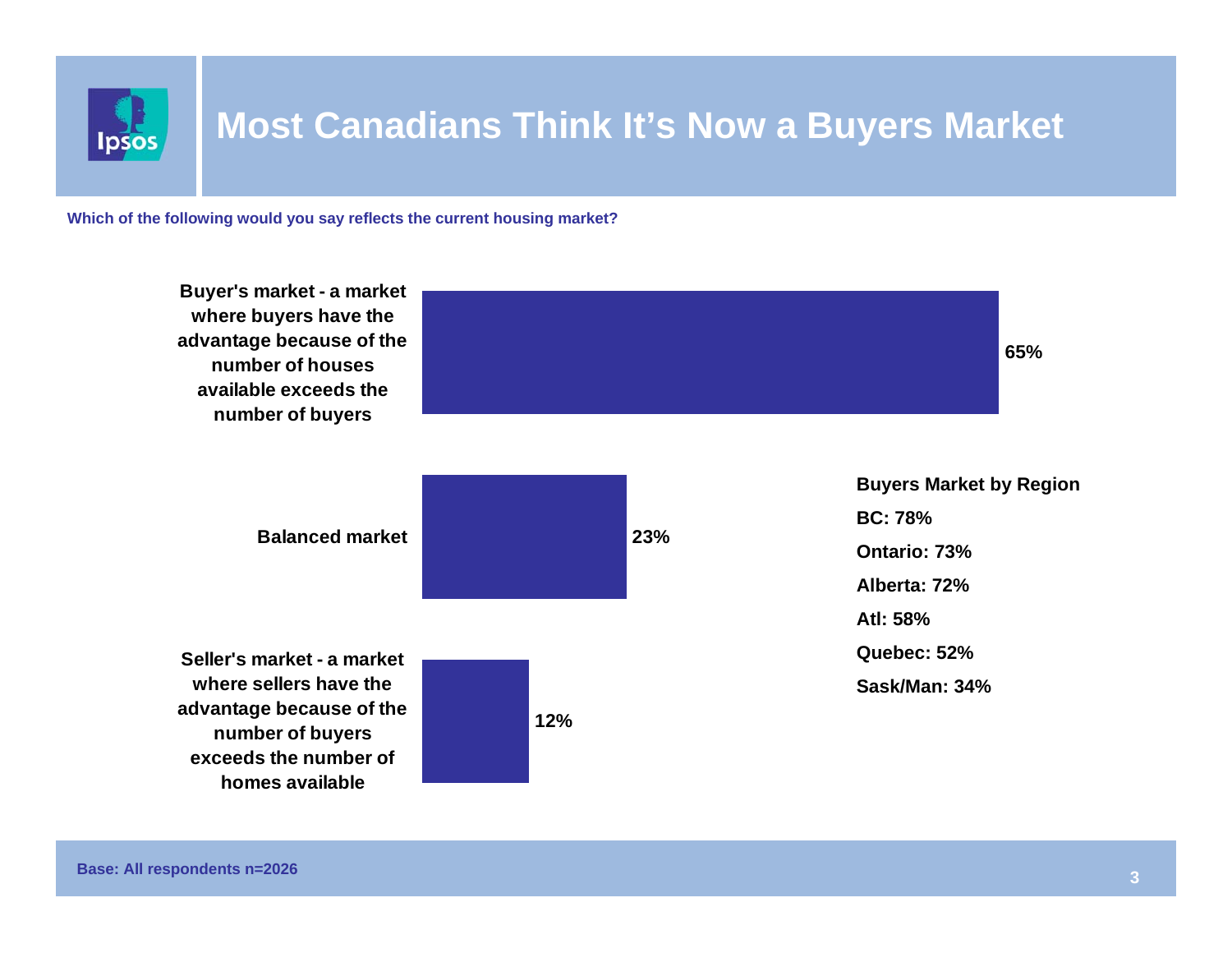

## **A Majority (52%) now says it makes more sense to wait until next year, instead of buying a house now (48%)**

**Do you think it makes more sense to buy a house now, or wait until next year?**

2009 ■ 2008 ■ 2007



|                 | <b>Now</b><br>2009 | <b>Now</b><br>2008 | <b>Now</b><br>2007 | <b>Next</b><br>Year<br>2009 | <b>Next</b><br>Year<br>2008 | <b>Next</b><br>Year<br>2007 |
|-----------------|--------------------|--------------------|--------------------|-----------------------------|-----------------------------|-----------------------------|
| 18-24           | 41%                | 38%                | 41%                | 59%                         | 62%                         | 59%                         |
| 25-34           | 48%                | 43%                | 50%                | 52%                         | 57%                         | 50%                         |
| 35-44           | 40%                | 48%                | 56%                | 60%                         | 52%                         | 44%                         |
| 45-54           | 47%                | 58%                | 62%                | 53%                         | 42%                         | 38%                         |
| $55+$           | 55%                | 60%                | 67%                | 45%                         | 40%                         | 33%                         |
|                 |                    |                    |                    |                             |                             |                             |
| <b>Owners</b>   | 56%                | 63%                | 72%                | 44%                         | <b>37%</b>                  | 28%                         |
| <b>Renters</b>  | 34%                | 33%                | 37%                | 66%                         | 67%                         | 63%                         |
|                 |                    |                    |                    |                             |                             |                             |
| <b>BC</b>       | 45%                | 47%                | 59%                | 55%                         | 53%                         | 41%                         |
| <b>Alberta</b>  | 43%                | 38%                | 52%                | 57%                         | 62%                         | 48%                         |
| Sask./Man.      | 40%                | 58%                | 59%                | 60%                         | 42%                         | 41%                         |
| <b>Ontario</b>  | 54%                | 57%                | 62%                | 46%                         | 43%                         | 38%                         |
| Quebec          | 44%                | 49%                | 49%                | 56%                         | 51%                         | 51%                         |
| <b>Atlantic</b> | 56%                | 62%                | 68%                | 44%                         | 38%                         | 32%                         |